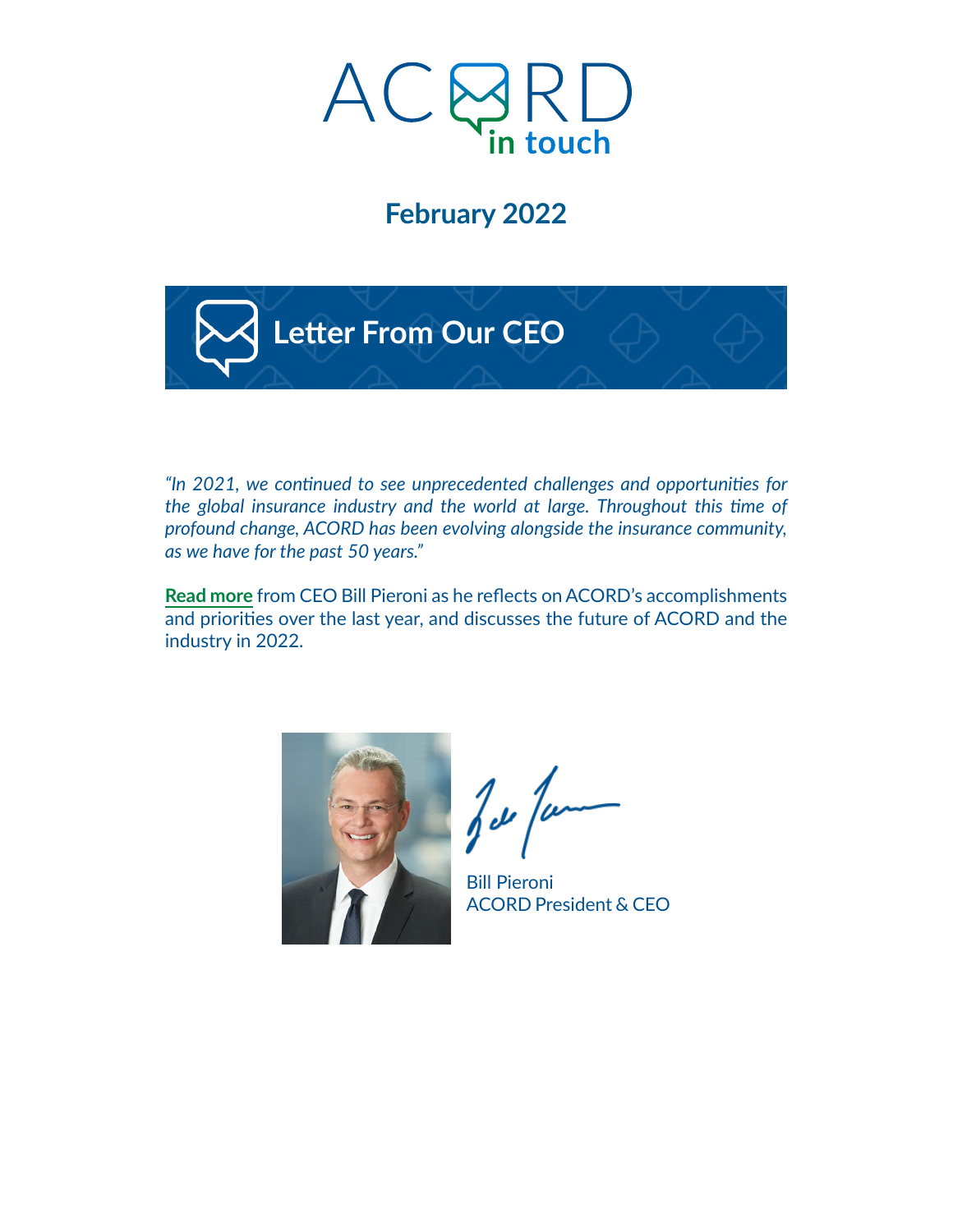

#### **ACORD and Salesforce to Hold Two Webinars on Future of London Market**

Next month, ACORD CEO Bill Pieroni will present the findings of the *ACORD London Market Analysis 2022* in two webinars, sponsored by Salesforce. Join us for a review of the study and a conversation with industry experts about the importance of technology collaboration to the future of the London Market on the following dates:

- Thursday, March 10 at 10 AM Eastern: **[ACORD London Market Analysis](https://acord.createsend1.com/t/d-i-akdjhn-l-t/)**
- Thursday, March 17 at 10 AM Eastern: **[Tech Collaboration in the Future](https://acord.createsend1.com/t/d-i-akdjhn-l-i/) [London Market](https://acord.createsend1.com/t/d-i-akdjhn-l-i/)**

**[REGISTER NOW](https://acord.createsend1.com/t/d-i-akdjhn-l-d/)**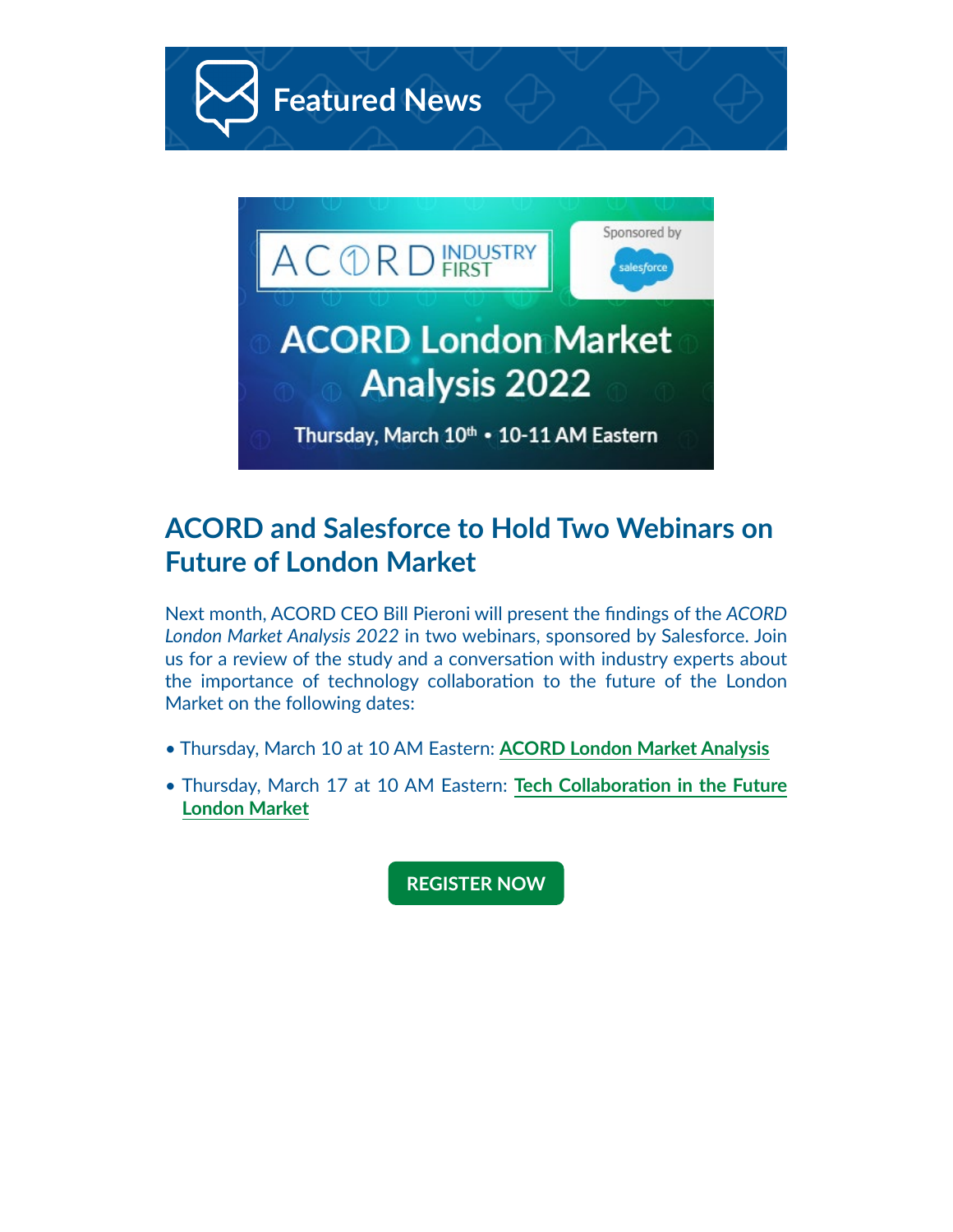

#### **Reminder: Jira and Confluence URLs Have Changed**

ACORD has made updates to the URLs for Jira and Confluence. ACORD members use these platforms for purposes such as accessing Standards Project Groups and submitting Standard Enhancements. Please note these new URLs:

- **Jira** is now https://jira.acord.org (formerly https://jira.acord.org:8443)
- **ACORD Service Desk** is now https://jira.acord.org/servicedesk (formerly https://jira.acord.org:8443/servicedesk)
- **Confluence** is now https://confluence.acord.org

Please be sure to update any bookmarks, documentation, etc. with the new URLs, as the old links no longer work. If you have any questions or issues, please contact us at **[memberservices@acord.org](mailto:memberservices%40acord.org?subject=)**.



## **ACORD in the News**

This month, ACORD was featured in multiple industry publications including *[Insurance Business America](https://acord.createsend1.com/t/d-i-akdjhn-l-h/)* and *[Forbes](https://acord.createsend1.com/t/d-i-akdjhn-l-k/)*. ACORD CEO Bill Pieroni also spoke with **[AM Best TV](https://acord.createsend1.com/t/d-i-akdjhn-l-u/)** about the ACORD 2021 flagship study, and ACORD SVP of Business Development Malou August provided valuable insights on the importance of data in **[LeO's "Maximizing Data in '22" series](https://acord.createsend1.com/t/d-i-akdjhn-l-o/)**.

**[READ MORE](https://acord.createsend1.com/t/d-i-akdjhn-l-b/)**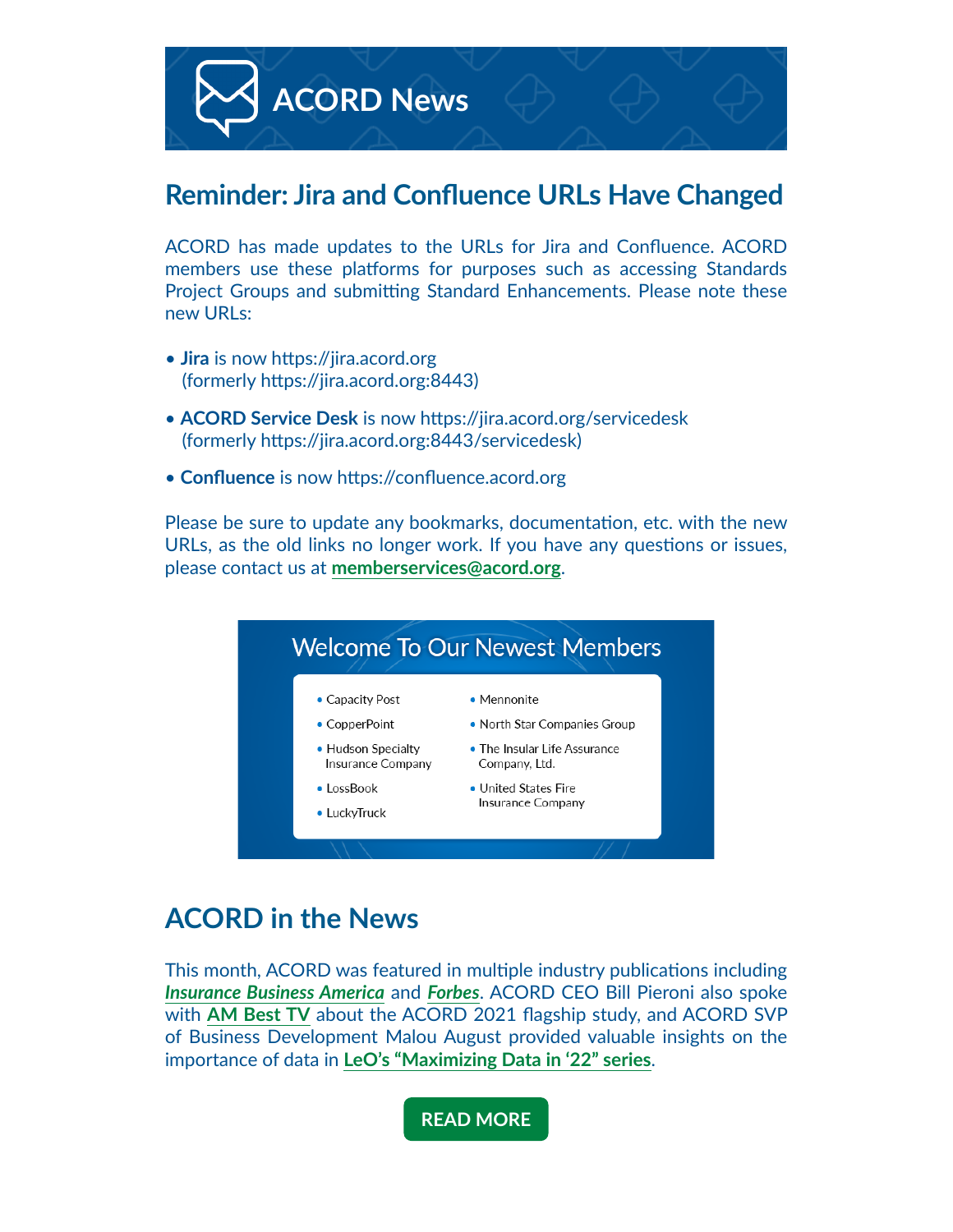

## **Join ACORD CEO Bill Pieroni at the ACE Leadership Forum in March**

Attend the 2022 America's Claims Executive Leadership Forum from March 27-29, where ACORD CEO Bill Pieroni will present on the acceleration of digitization in the post-pandemic landscape. The event will provide vital information on how to transform the claims department and meet the new expectations of today's consumers.

**[READ MORE](https://acord.createsend1.com/t/d-i-akdjhn-l-p/)**

## **ADEPT Enables New Initiative to Connect Italian Reinsurance Market**

ACORD Solutions Group's **[ADEPT \(ACORD Data Exchange Platform and](https://acord.createsend1.com/t/d-i-akdjhn-l-x/)  [Translator\)](https://acord.createsend1.com/t/d-i-akdjhn-l-x/)** is at the center of a new initiative to connect stakeholders across the Italian Market. The Italian Market Data Exchange Platform (IMDEP), built on ADEPT, will enable the Italian (Re)Insurance ecosystem to connect on the exchange of ACORD Global Reinsurance and Large Commercial (GRLC) Accounting and Claims data standards, regardless of their level of digital maturity. The platform is now prepared to launch its first live tests.

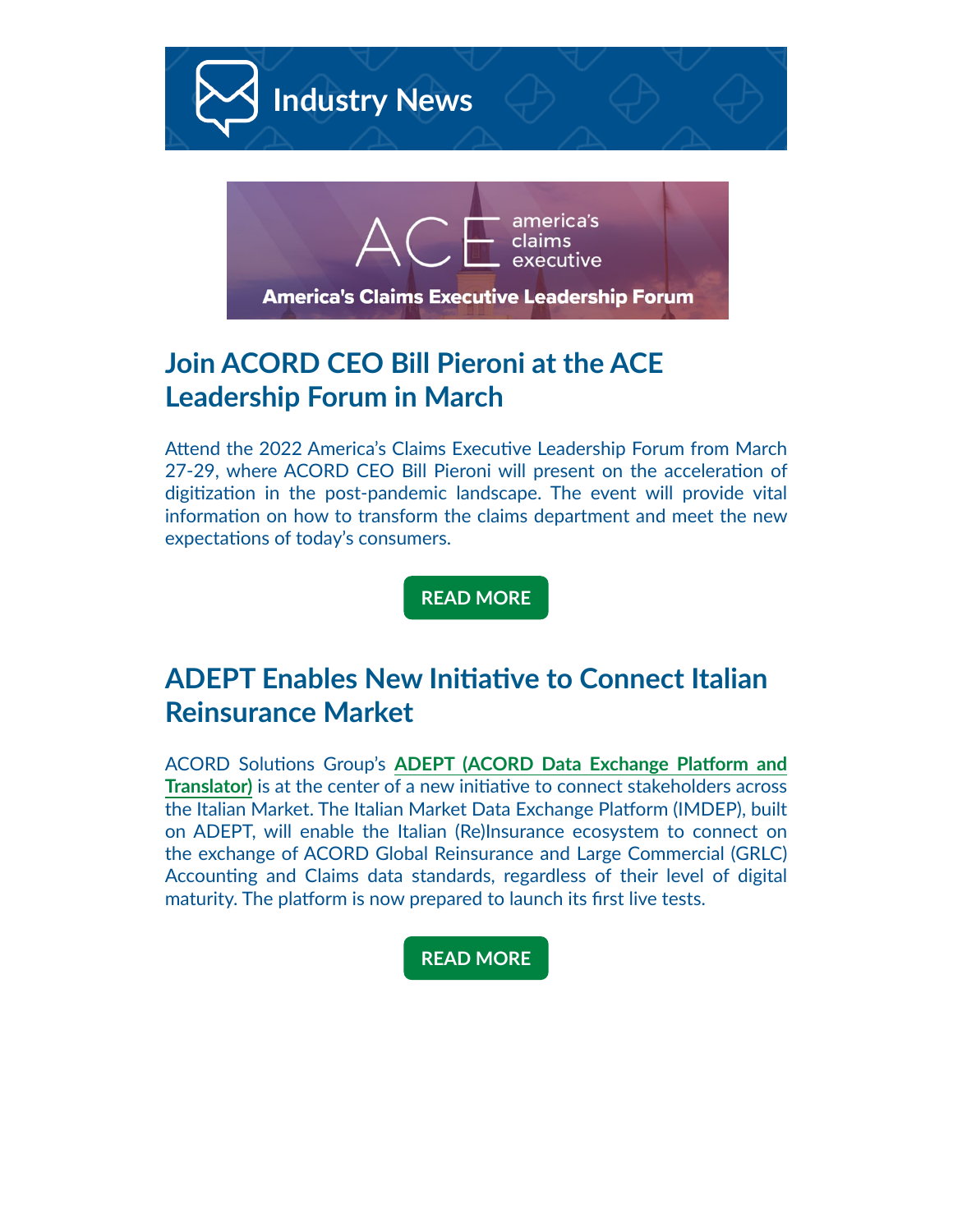

## **Women in Insurance Initiative Seeking Participants in** *Driving Change* **Survey**

The Million Women Mentors' Women in Insurance Initiative continues to seek participants for the second iteration of its *Driving Change* data study. The study aims to understand the state of women in the insurance industry by evaluating employee demographics, diversity, equity and inclusion (DE&I) programs, gender parity initiatives, and opportunities for women of color. Your organization can support this effort to drive positive change across the industry by **[taking the survey](https://acord.createsend1.com/t/d-i-akdjhn-l-q/)**.

**[LEARN MORE](https://acord.createsend1.com/t/d-i-akdjhn-l-a/)**

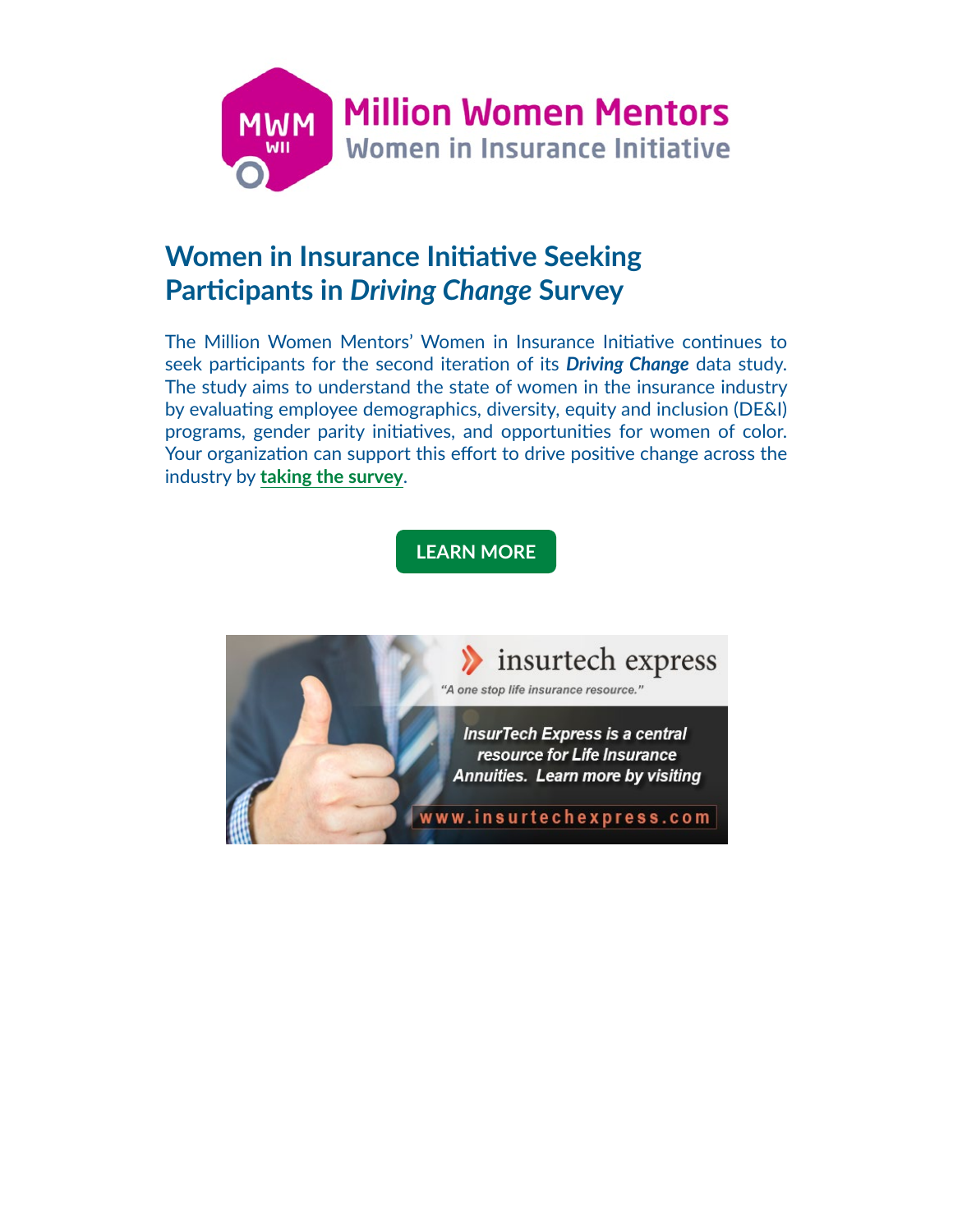

#### **Welcome New and Returning ACORD Board Members!**

In January, ACORD announced its new Board of Directors, and we're excited to feature the latest happenings and accomplishments from our updated Board. Recently, two of our members shared some news:

- ACORD Board Chair Robert Kelly (CEO, Steadfast) spoke with *[Insurance](https://acord.createsend1.com/t/d-i-akdjhn-l-v/)  [Business Australia](https://acord.createsend1.com/t/d-i-akdjhn-l-v/)* about the most significant challenges facing brokers in 2022.
- Dave Matcham (CEO, International Underwriting Association) offered his perspective on the recently announced **[joint venture](https://acord.createsend1.com/t/d-i-akdjhn-l-e/)** between Lloyd's, DXC Technology, and the International Underwriting Association to build the solutions to digitalize, streamline, and fully automate processing for the Lloyd's and London Market.





#### **Join the ACORD Insurance Technology Career Center This Insurance Careers Month**

It's Insurance Careers Month all through February, and there's no better way to celebrate than with the ACORD Insurance Technology Career Center! The Career Center is a resource for insurance professionals and industry organizations, serving as a hub for job opportunities and exceptional talent in the industry. Job seekers and employers can join to access a range of opportunities across the insurance technology space.

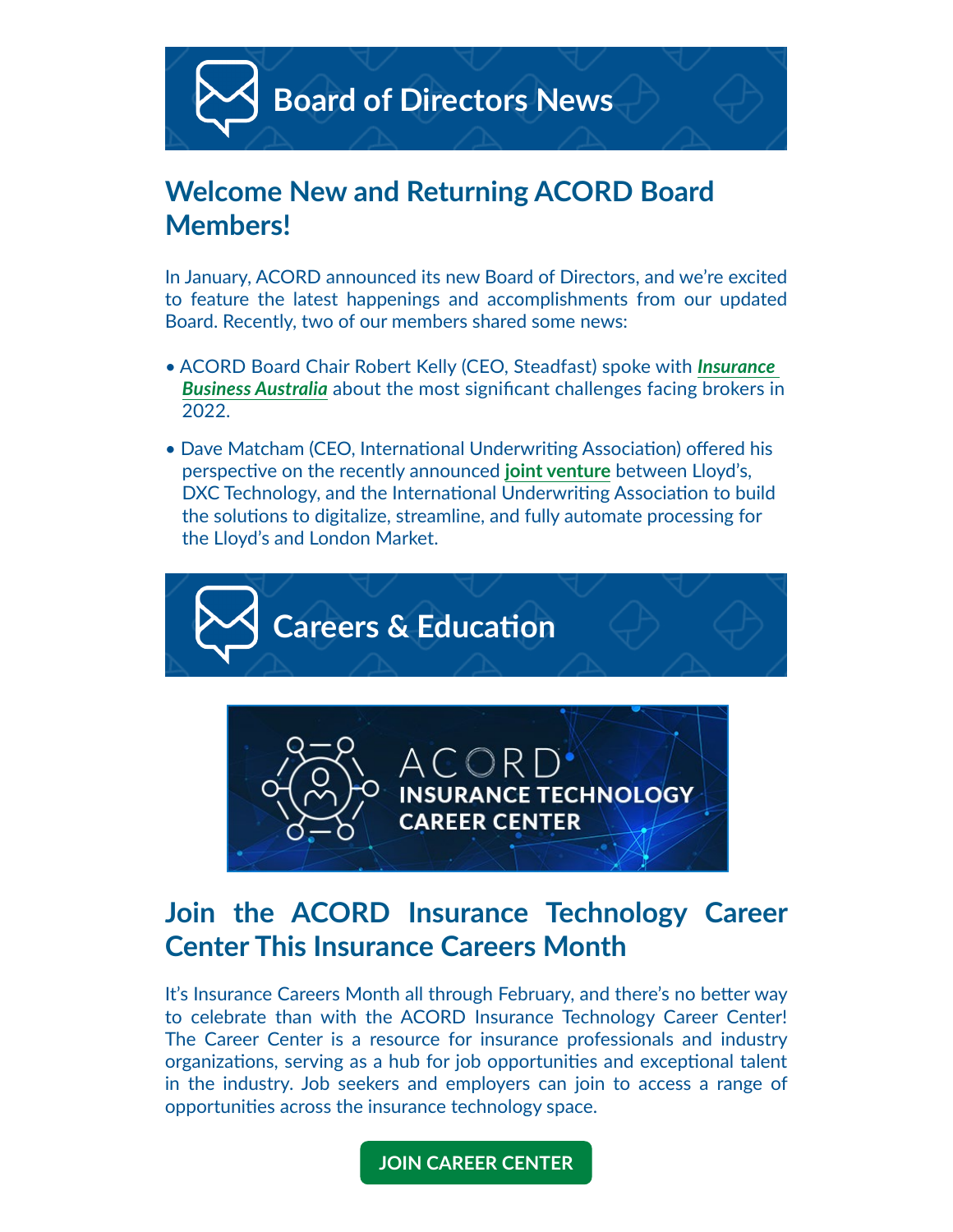

## **St. John's University Offering Graduate Business Programs and Certificates for Insurance Professionals**

St. John's University, home of the Tobin Center for Executive Education and the Greenberg School of Risk Management, Insurance & Actuarial Science, offers several programs for insurance education advancement:

- Master of Science (M.S.) in **[Actuarial Science](https://acord.createsend1.com/t/d-i-akdjhn-l-yd/)**, **[Enterprise Risk](https://acord.createsend1.com/t/d-i-akdjhn-l-yh/)  [Management](https://acord.createsend1.com/t/d-i-akdjhn-l-yh/)**, and **[Risk Management and Risk Analytics](https://acord.createsend1.com/t/d-i-akdjhn-l-yk/)**
- Master of Business Administration (M.B.A) in **[Enterprise Risk](https://acord.createsend1.com/t/d-i-akdjhn-l-yu/)  [Management](https://acord.createsend1.com/t/d-i-akdjhn-l-yu/)** and **[Risk Management and Insurance](https://acord.createsend1.com/t/d-i-akdjhn-l-jl/)**
- Advanced Certificates in **[Business Administration](https://acord.createsend1.com/t/d-i-akdjhn-l-jr/)** and **[Risk Management](https://acord.createsend1.com/t/d-i-akdjhn-l-jy/)**.

The Greenberg School of Risk Management programs also provide scholarships, fellowships, and more opportunities for rising insurance professionals.

**[READ MORE](https://acord.createsend1.com/t/d-i-akdjhn-l-jj/)**



# **UK Ruschlikon Implementation Group to Host Two Webinars**

Join representatives from the UK Ruschlikon Implementation Group for two informative sessions about the Joint Solution Plan and how Ruschlikon can support carriers and brokers as they adapt to the fully digital London marketplace.

- **[Supporting London Market Modernization Broker Webinar](https://acord.createsend1.com/t/d-i-akdjhn-l-ji/)**: Tuesday, March 8, 2022 at 9:30 AM Eastern
- **[Supporting London Market Modernization Carrier Webinar](https://acord.createsend1.com/t/d-i-akdjhn-l-jd/)**: Wednesday, March 9, 2022 at 5:30 AM Eastern